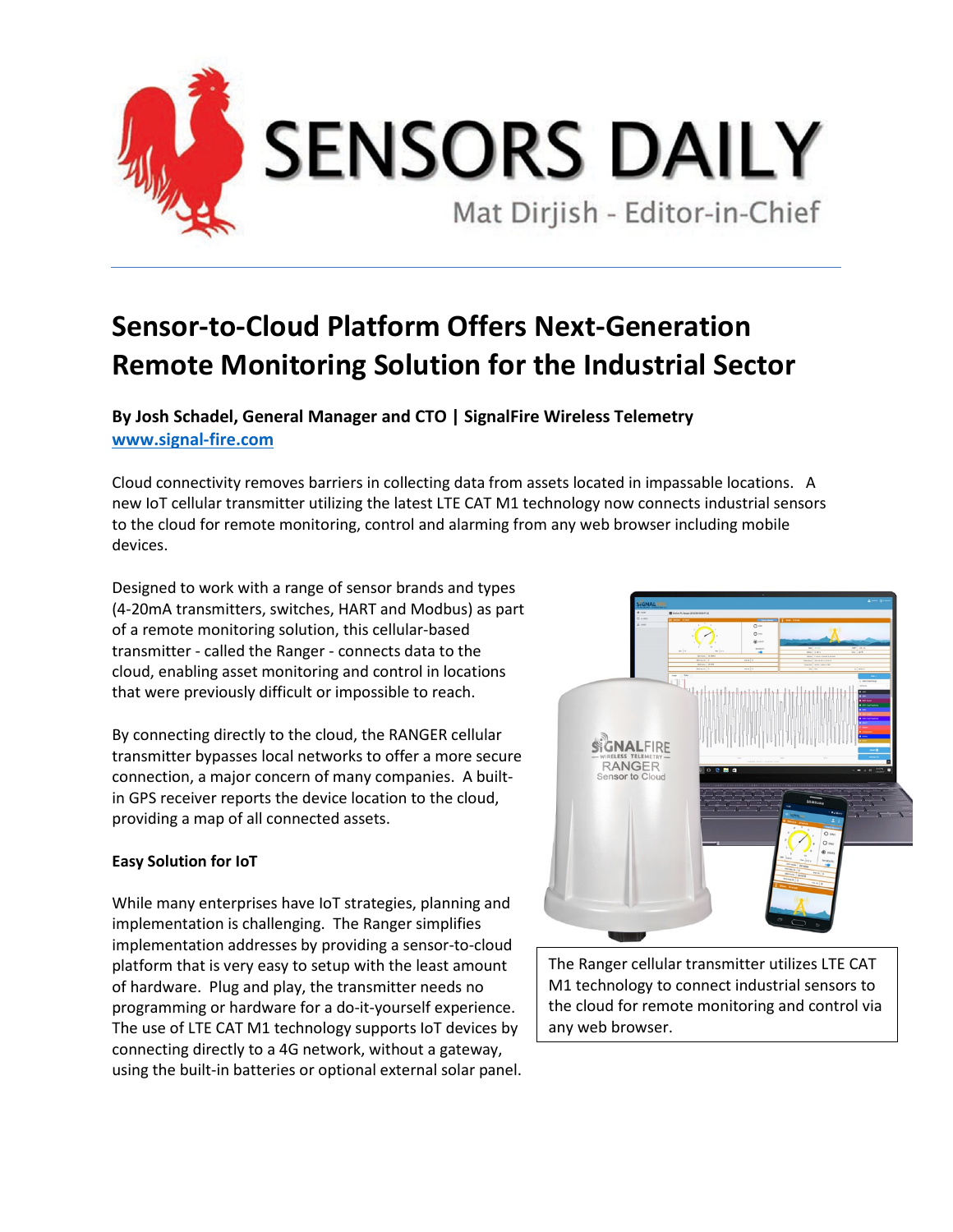## **How It Works**

The Ranger is equipped with two (2) digital inputs, one (1) analog input and one (1) relay output for remote control of pumps, valves, lights, etc. The digital inputs can detect on/off status or frequencies up to 2kHz. The analog input can be set to 1-5Vdc or 4-20mA and is powered by the integrated battery pack. The relay output is a latching double pole single throw type, capable of loads up to 2A  $\omega$  30Vdc, 0.3A @ 110Vac or 0.5A @ 125Vac. Furthermore, the built-in GPS allows for tracking the location of the RANGER and its measurements on a map.



The Ranger cellular transmitter comes complete with a web- and mobile-friendly SignalFire Cloud interface, which allows users to remotely monitor assets, view trends, and receive alarms either by text or email. It also provides for remote configuration and troubleshooting of the Ranger node and the sensor to which it is attached.

The SignalFire Cloud uses secure MQTT technology for integration with private cloud platforms, when applicable. Operators can turn on/off the relay output from the Cloud interface to remotely control pumps, motors, valves and more.